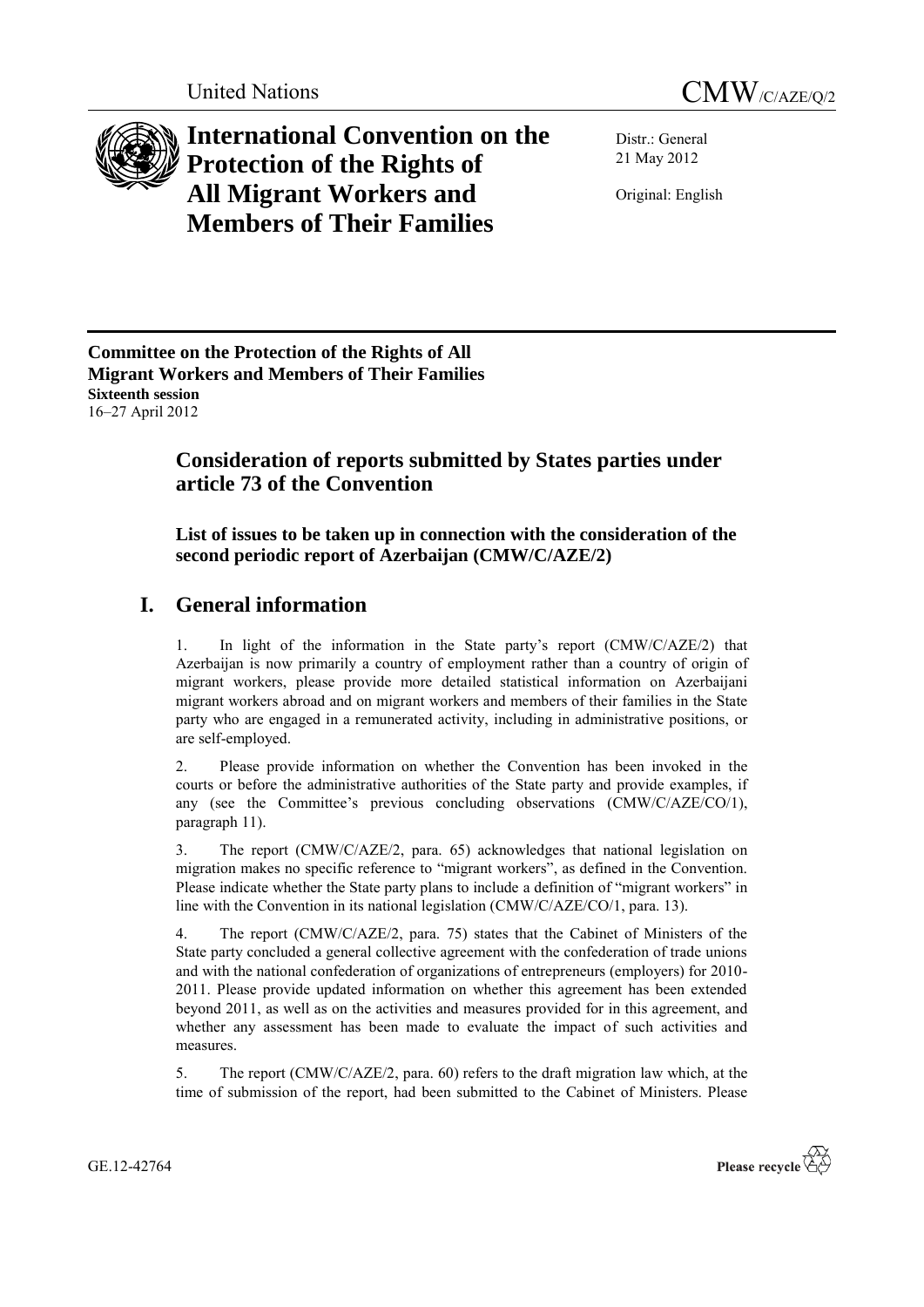provide information on the main principles of the draft law as well as updated information on the progress made in adopting the draft migration law.

6. In its previous concluding observations (CMW/C/AZE/CO/1, para.17), the Committee encouraged the State party to consider making the declarations provided for in articles 76 and 77 of the Convention. Please indicate whether the State party has taken or is planning to take any steps towards making those declarations.

7. The report (CMW/C/AZE/2, para. 90) states that in accordance with article 25, paragraph 3, of the Constitution, the State party guarantees equality of rights and freedoms for all, irrespective of race, ethnic background, religion, language, sex, origin, material or official status, belief or membership in political parties, trade unions or other voluntary associations. Please indicate what measures are in place to ensure that this principle applies to all categories of migrant workers.

8. The report (CMW/C/AZE/2, para. 67) states that the State authorities responsible for regulating migration flows, as well as the media, regularly conduct public awareness campaigns on labour migration. Please provide concrete examples of such activities.

## **II. Information relating to each of the articles of the Convention**

## **A. General principles**

9. The report (CMW/C/AZE/2, para. 125) states that no complaints have been registered in connection with violations of labour rights of migrant workers. Please indicate whether any such complaints have been filed since the submission of the report and, if so, please provide information on their outcome. Please also provide information on the role of the Ombudsman in receiving complaints about violations of rights of migrant workers, their outcome and any redress provided to the victims of such violations.

## **B. Part III of the Convention**

## **Article 21**

10. The report (CMW/C/AZE/2, para. 94) states that national legislation does not contain any provision permitting confiscation of the identity documents of foreigners or restrictions on their freedom of movement within the State party. However, according to information before the Committee, some cases have been reported where employers knowingly hired migrant workers without work permits and subsequently confiscated their passports and other identity documents, subjected them to exploitative working conditions, withheld their wages, failed to provide them with health insurance coverage or imposed restrictions on their freedom of movement. Please provide information on the measures taken to address such exploitative practices and to prevent the retention of identity documents by employers or by employment or recruitment agencies of migrant workers. Please also provide information on any redress provided to victims of such practices.

#### **Article 27**

11. The report (CMW/C/AZE/2, para. 98) states that migrant workers are entitled to a pension for the period that they have worked in the State party. Please indicate whether migrant workers who have contributed to pension schemes, receive pensions or whether the contributions made are reimbursed to them. Please describe whether the different social security schemes in place in the State party cover migrant workers, including those in an irregular situation.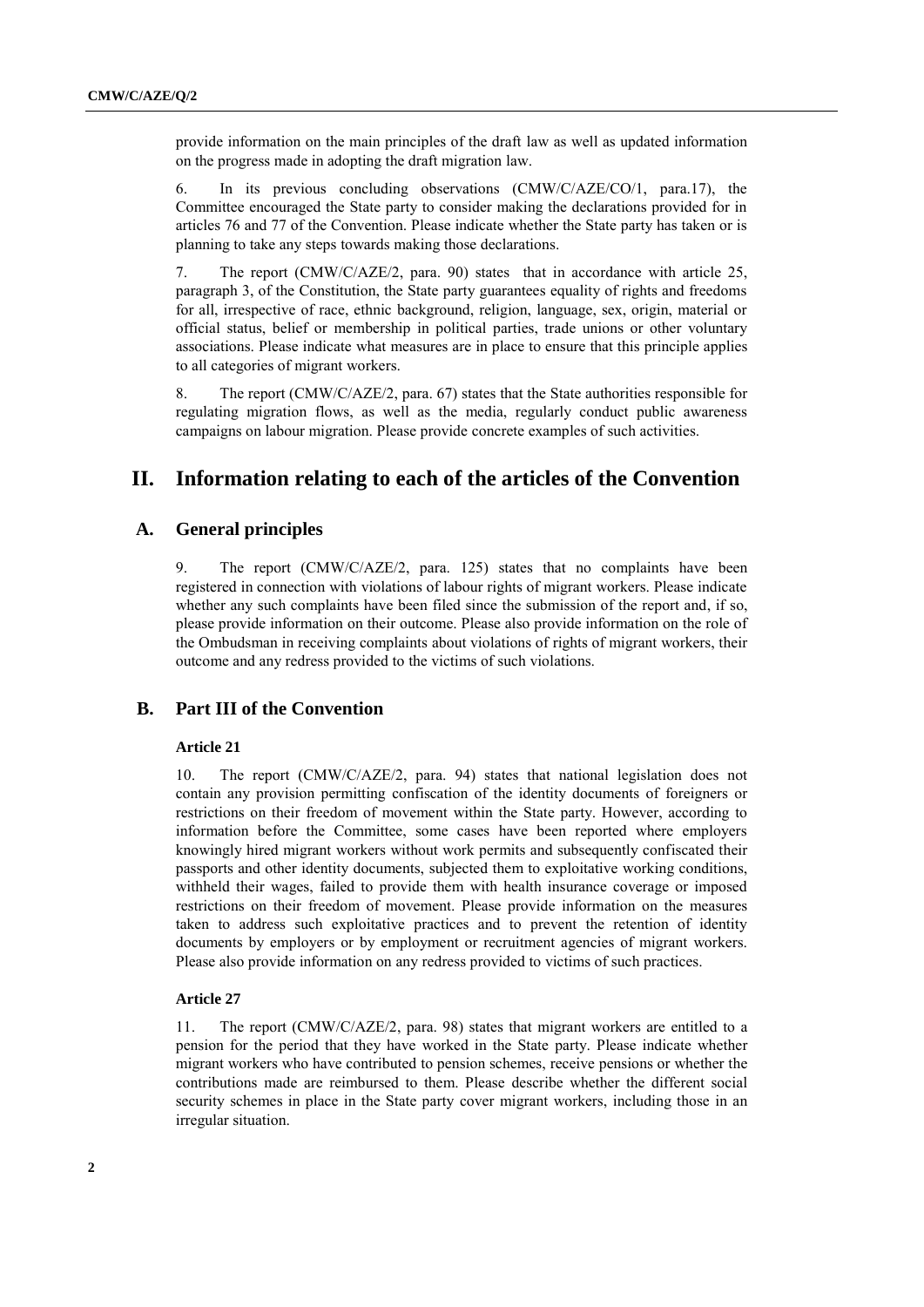#### **Article 28**

12. The report (CMW/C/AZE/2, paras. 105-106) states that the State party has set up a system for digitalizing records of treatment provided at State medical centres. The report further informs that at the initiative of the Social Policy Committee of the Milli Meclis (Parliament), a bill on access to primary health care as well as amendments to the Public Health Act were under discussion at the time of submission of the report, with a view to improving the provision of medical treatment for migrants. Please provide updated information on the current status of the bill and the amendments to the Public Health Act.

## **Article 30**

13. The report (CMW/C/AZE/2, paras. 111-112) states that by law, children of migrants, including migrant workers, are entitled to free secondary education and that approximately 940 children of migrants are currently enrolled in public schools or in fee-based private schools. Please indicate whether this applies to all migrant children, including those in an irregular situation, and provide updated information on the enrolment rates of migrant children at the primary and secondary levels of education, disaggregated by sex, age, nationality, and immigration status.

## **C. Part IV of the Convention**

#### **Articles 40 – 42**

14. Please clarify whether documented migrant workers have the right to establish associations and trade unions.

## **Article 44**

15. The report (CMW/C/AZE/2, para. 107) indicates that article 10 of the Labour Migration Act prohibits restrictions on the reunification of migrant workers with their families. Please provide statistical data on family reunification of migrant workers, and on the measures taken or envisaged to facilitate such reunification.

## **D. Part V of the Convention**

16. The report (CMW/C/AZE/2, para. 41) states that some steps have been taken in order to ensure better migration management, such as the application of the "single window" principle since 4 March 2009 and coordination between the different State bodies involved in regulating migration flows (para. 164). Please provide information on whether the implementation of those measures has been successful. If so, please provide detailed information on how this has been achieved.

## **E. Part VI of the Convention**

## **Article 64**

17. The report (CMW/C/AZE/2, para. 52) states that in 2010, the State party began negotiations with the European Union with a view to signing association agreements on the cooperation between the State party and the European Union in the fields of migration, asylum and border issues, simplification of visa regulations and readmission. Please provide updated information on the current status of these agreements.